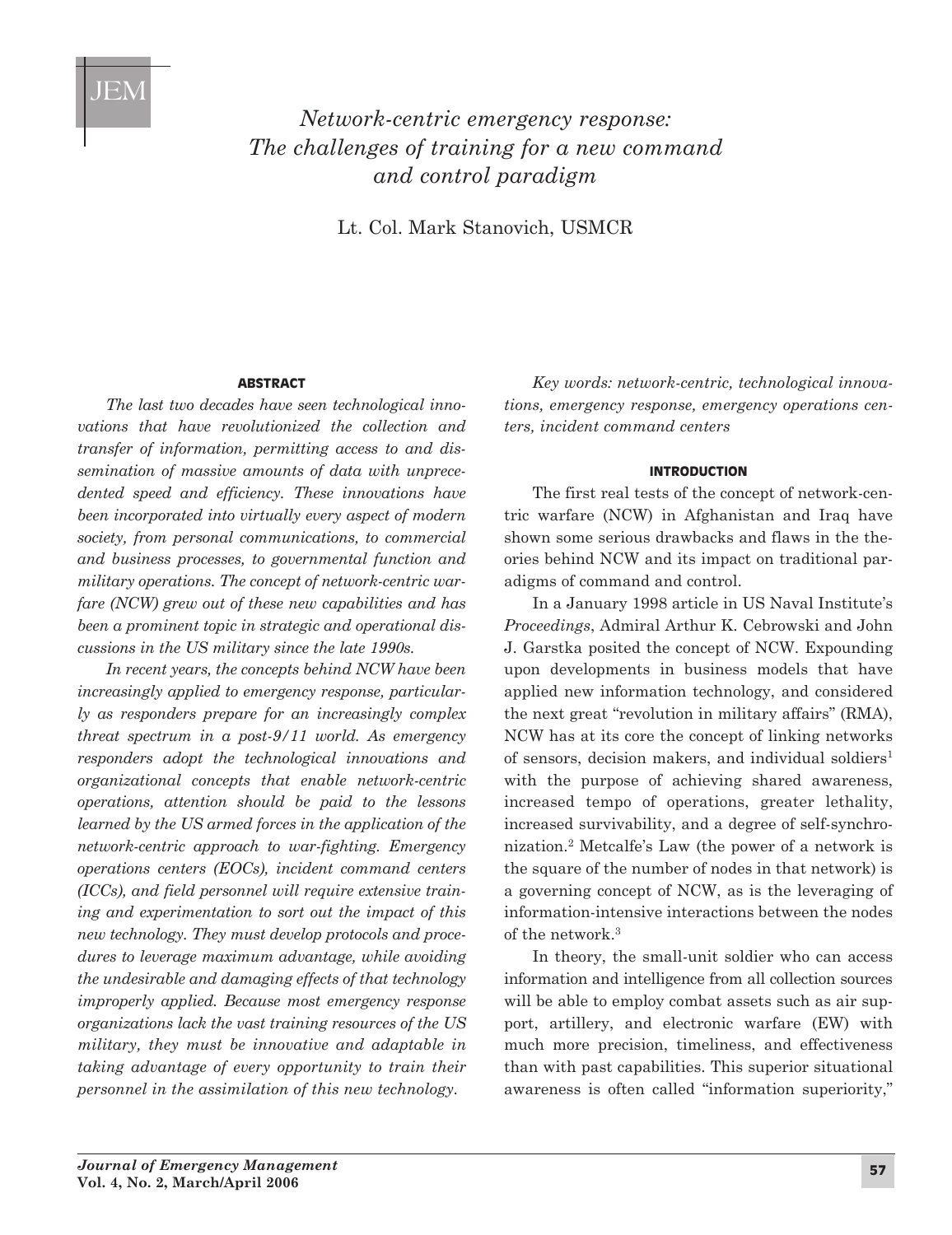which refers to a faster decision-making cycle compared to the enemy. In essence, NCW is intended to compress Boyd's "OODA loop" in order to gain an advantage of decision-making and operational tempo over any prospective enemy.4

#### **EmErgEncy rEsponsE And thE mIlItAry pArAdIgm**

There are major differences between the emergency response community and the US military. Significant distinctions exist in culture, mission, training, and jurisdictional authority, and there is a uniqueness of skill sets and expertise in the emergency response community that is not resident in the armed forces. However, the tasks of exerting command and control and building situational awareness in a dynamic and potentially hostile environment have many common characteristics for both the military and emergency response fields. Additionally, the complexity and lethality of the modern terrorist threat requires more sophisticated and effective methods of command and control. It is, therefore, not surprising that a network-centric approach to emergency response similar to that of NCW has increasingly emerged.

The adopting by emergency responders of the NIMS/ICS command and control structure and the incorporation of new information management and collection technologies are heavily rooted in military models and requirements. The National Incident Management System/Incident Command System (NIMS/ICS), currently being implemented by the Department of Homeland Security (DHS), closely resembles a military C4ISR (command, control, communications, computers, intelligence, surveillance, and reconnaissance)<sup>5</sup> hierarchy. The function and organization of both NIMS/ICS and C4ISR are designed for efficient and effective command and control of large, complex, and dangerous events.

The myriad developments of sensors and collection assets are in many instances adaptations of military technology for use by emergency responders. These include environmental sensors, vehicle tracking, robots, unmanned aerial vehicles (UAVs), chemical, biological, and nuclear materials detection, and human and animal biological monitoring. All of these sensors provide information to responders in much the same way as a military headquarters receives battlefield information.<sup>6</sup>

#### **nEtwork-cEntrIc chAllEngEs**

Recent military operations in Afghanistan and Iraq have provided the first "live-fire" critiques of NCW. The challenges faced by the Department of Defense in putting the NCW concept into practice ought to prove highly instructive for the emergency response community.

It is the human dimension of a network-centric approach to emergency response that presents the most formidable set of challenges. Technical obstacles, the size and weight of communication devices, battery life, bandwidth, signal strength, encryption and security, commonality of architecture and software, etc.—all will be overcome by continued development and technical innovation. However, the impact of a network-centric emergency response paradigm on capabilities and procedures, on decision making, and on the behavior of individuals and organizations is difficult to predict.

Given the potentially massive volume of data available in a network-centric environment, the tasks of establishing a common understanding of events and conditions and sorting out facts and situations with the appropriate level of detail to support decision making, may prove exceedingly challenging.

#### *Information inundation*

Theoretically, the NCW approach to information sharing should result in pertinent and timely information being provided to the "shooter" when and where he needs it. But experience has proven that when such a massive amount of data is accessible, it becomes nearly impossible to extract what is pertinent from what is peripheral.7 The result is "information overload," a cascade of data that exceeds the finite limits of information that can be processed and acted upon by a human being in a stressful and complex, multi-tasking environment.

What is new is the potential for inundating all participants with an ever-increasing flow of data masquerading as information because it has been slickly packaged within the common operating picture . . . creating strong incentives for all to engage in information overload in an attempt to maintain their bearings in this overly ambitious big picture.8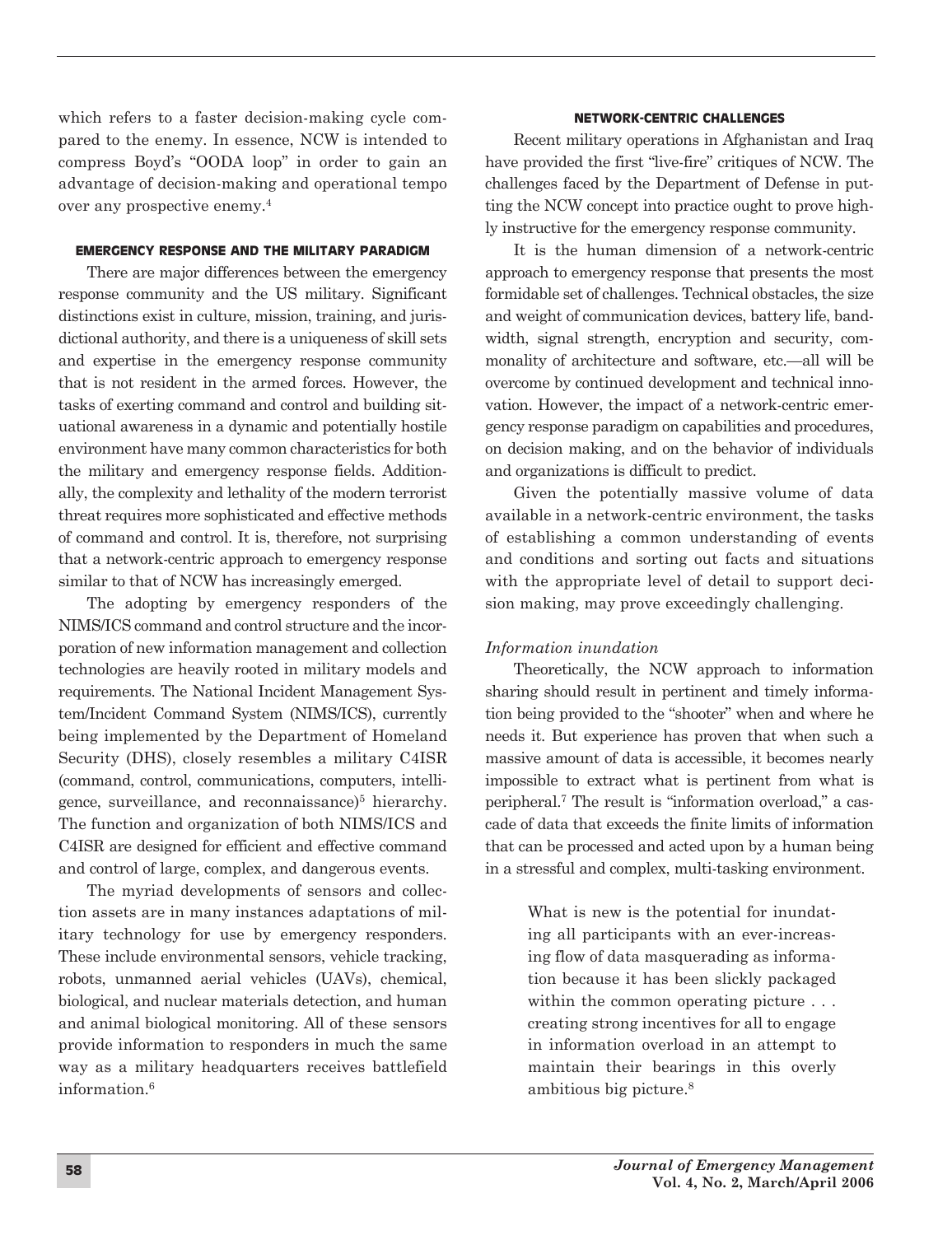In essence, just as a military "shooter" still needs time to shoot, a responder still needs time to do his job. Such an overload of information prevents him from making timely and effective decisions. This is true for the soldier and emergency responder alike.

After-action feedback and lessons learned compiled from US personnel in Iraq and Afghanistan highlight the problem of information overload and its effects upon operational and tactical command nodes during operations. The after-action report from the First Marine Division in Operation Iraqi Freedom stated bluntly that:

> Intelligence sources at all levels were inundated with information and data that had little bearing on their mission and intelligence requirements . . . It seemed that all data, information, and products were being pushed through overburdened communications ports with little thought to who needed what and when they needed it . . . Too much time and bandwidth is wasted by employing the "information inundation" method.9

Similar observations and complaints from other units and services were common. The Center for Army Lessons Learned (CALL) noted that:

> At [higher echelons], without the ability to query, the operator had to search reams of information . . . Lower echelons can be quickly overwhelmed with information overflow.10

CALL also remarked that in the theater of operations, intelligence analysis personnel were overloaded with information from all sources:

> . . . conducted only minimal analysis on valuable tactical information provided by human intelligence teams because these personnel reported being so overwhelmed by input that they don't have enough time during the day to conduct an analysis.<sup>11</sup>

The above observations are equally applicable to an emergency operations center (EOC) commander who is being bombarded with information of varying quality and usefulness in an attempt to gain situational awareness of an emergency event.

# *Unfiltered information: Getting the bad with the good*

When every information source is treated with equal value, as Metcalfe's Law would imply, the distinction between evaluated, processed information and raw, unverifiable information is lost. The latter can often assume the character of rumor and gossip, making it even more difficult for a commander to discern the actual situation. In practice, Metcalfe's Law has proven overly optimistic regarding the contribution of the individual nodes to the value of the network. Network nodes of similar type and usage history flatten the value equation, and some nodes may actually reduce the overall value of the network because of the addition of undesirable elements. Thus, in a network-centric model, all sources of information are not of equal value and do not contribute equally to overall situational awareness. Some may actually hinder the accuracy of perceptions and the gaining of situational awareness.12

This distraction created by peripheral and irrelevant information often has the effect of slowing the decision-making process, as commanders must process large amounts of obfuscating and sometimes contradictory information. There is a natural tendency in such circumstances to wait until additional, clarifying information is obtained before making a crucial and time-sensitive decision.13 This "paralysis by analysis" is often made worse by the decisionmaker's perception that a key item of information is sure to be included in the next influx of data.<sup>14</sup>

# *Network-centric: At odds with effective command and control*

The infusion of information technology into hierarchical organizations typically reduces the traditional asymmetries of information that define superior-subordinate relationships.

Empirically, the "flattening" of command hierarchy regarding information availability and distribution may have some positive effects on overall situational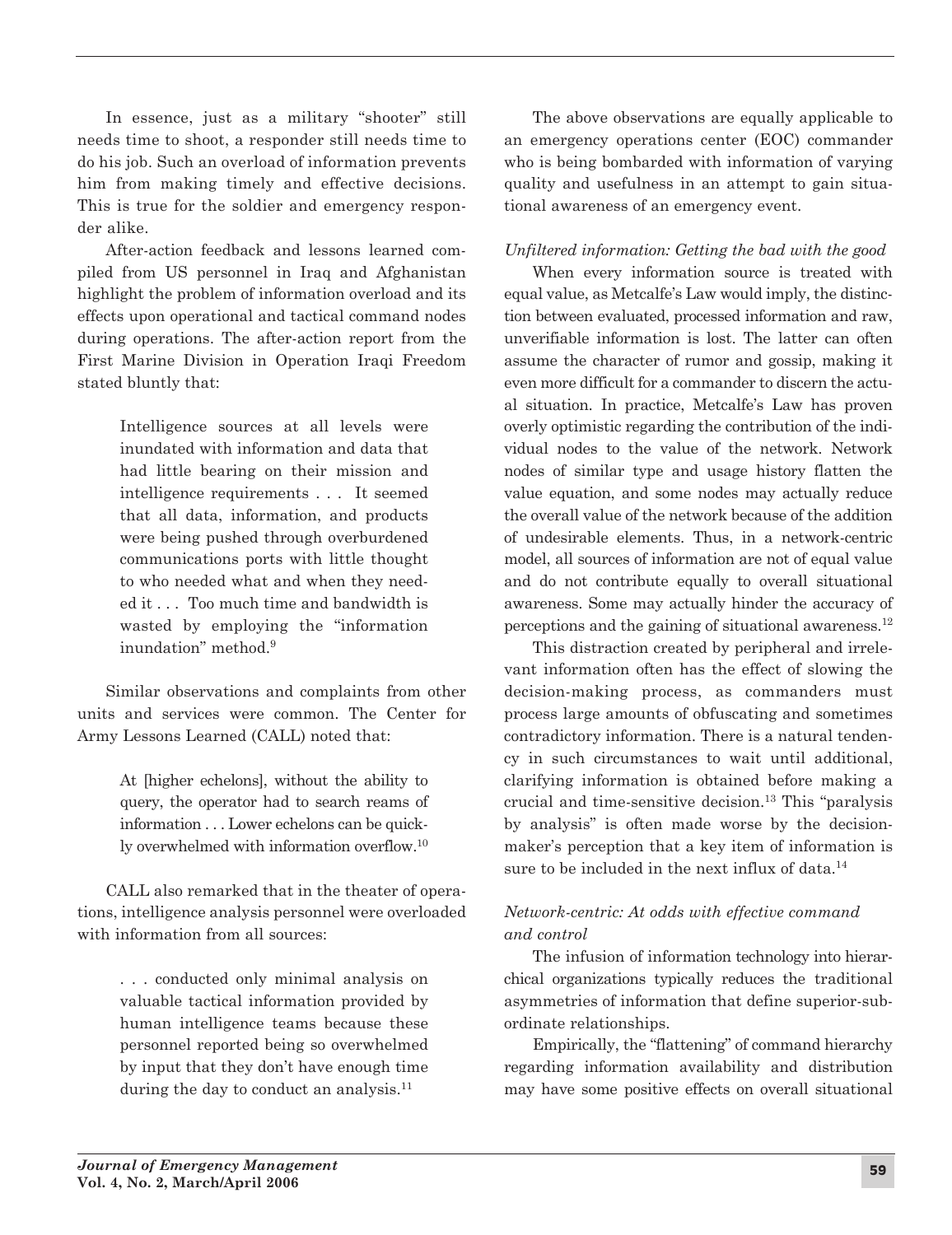awareness. However, a paradigm where all entities potentially have access to all available information can create situations that can be counterproductive to the command and control necessary for coordinated management of resources and response to an incident.

The ICS was developed in the late 1970s as a way of organizing the effort to fight wildfires in California that involved thousands of people from hundreds of diverse organizations. The ICS is a highly structured, intentionally hierarchical command and control model for response to natural and manmade incidents of all sizes and severity, including terrorist attacks.<sup>15</sup>

NIMS/ICS acknowledges that, in dealing with a complex and dangerous situation, centralized planning and direction is essential for controlling and coordinating efforts, while decentralized execution is necessary to implement the guidance and tasks in the context of local conditions. No single commander can control the detailed actions of such a large number of people and agencies.16 The ICS is heavily bureaucratic, formalized, and structured, reliant upon policies and plans, rules, and instructions.17 But for all its bureaucracy, ICS is designed to allow subordinate organizations to adjust and adapt quickly and easily to deal with changing situations or unforeseen circumstances. The ICS retains the strengths (defined command relationships, efficiency, control) of a bureaucratic hierarchy, enabling preplanning in the more predictable aspects of disaster management, but permits the flexibility to foster and encourage a bias for action and provides leeway for local improvisation to adapt to unforeseen and often volatile conditions.18

### *Excessive control from above*

The "flattening" of the hierarchical ICS command and control structure resulting from unregulated information infusion could erode the strength of the ICS's bureaucratic organization, negating advantages commanders have to leverage a wide range of expertise and experience in providing direction to his personnel.

The availability of such a plethora of near realtime information often creates the false impression among commanders that they have as accurate a grasp of current conditions as the responders do at the scene. Such an illusion often leads a commander

to micromanage his subordinates, imposing significant restrictions on the initiative of subordinate commanders.19 Instead of offering guidance and allowing subordinates to use their expertise to adapt to changing conditions, such a commander is prone to issue overly detailed directives often irrelevant or inappropriate to the rapidly evolving situation. The infamous Vietnam War story of President Johnson personally communicating from the White House with army small-unit leaders in the field while they were in contact with the enemy reminds us that simply because a certain type of communication is possible does not mean it's always a good idea. Such a command and control situation in emergency response is sure to stifle initiative and will greatly reduce the effectiveness of subordinate agencies.20

# *Renegade "freelancers" from below*

The illusory impression of complete situational awareness can work in the opposite direction as well. Subordinate commanders, viewing what they perceive as virtually the same information as higher-level commanders, might come to radically different conclusions about courses of action. This can result in a lower-level entity ignoring guidance from higher commands. While ICS allows for and encourages improvisation and adaptation to changing conditions, this adjusting must be done within the context of the overall guidance and objectives of the senior EOC or incident command center  $(ICC).^{21}$  If the lower entity's interpretation of events is at odds with the higher command, there is the risk of "freelancing" by this individual who may ignore the guidance of his superior. "Freelancing" is generally defined as illegitimate improvisation that is not working toward the goals of senior Incident Commanders (ICs).22 It is deviation from higher intent that is both unpredictable and unexpected, an activity that undermines a unified response effort. At its least damaging, "freelancing" results in a squandering of effort and resources, while at its worst, it can create real dangers to unsuspecting personnel.

# *Networking for networking's sake*

The value of a highly networked ICC or EOC gathering real-time information is immense. So great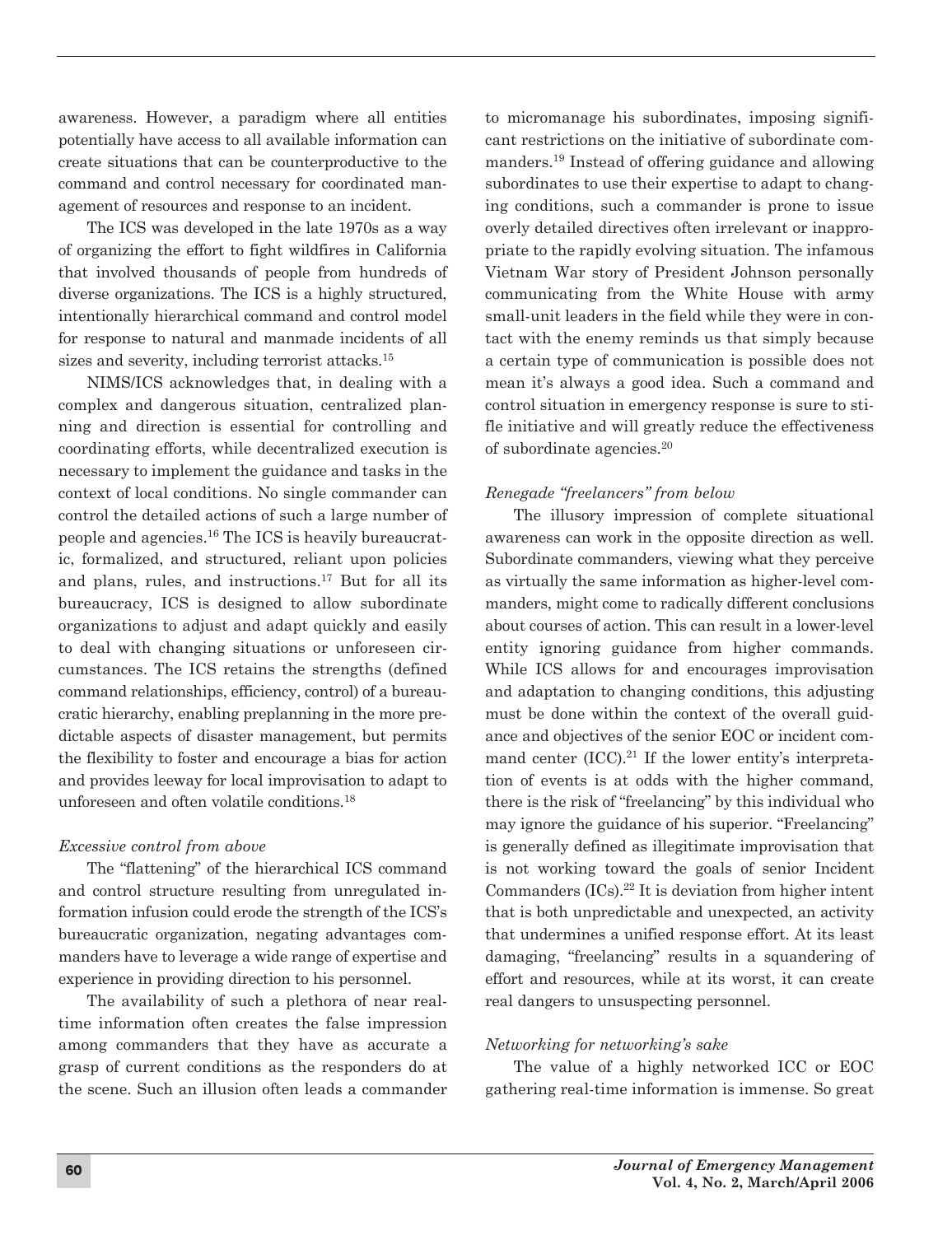is that value that there is a danger that such a command structure will be employed as simply an information conduit rather than for its intended purpose of command and control of response efforts.23

Interestingly, some NCW advocates in the US military have already proposed a restructuring of command elements into something radically different from their traditional organizational responsibilities. This reorganization corresponds with the major network-centric tasks that contribute to the commander's "image" (i.e., situational awareness); tasks such as "image maintenance," "image validation," and "image communication"24 will mean such a command staff will be functioning more as an information conduit rather than in the more traditional command and control function.25

In emergency response, when there is often a host of people such as elected officials, media, and higherlevel emergency personnel clamoring for the latest information, the temptation is great to think of an EOC or ICC as a super-communications node. It is important to remember that the building of situational awareness, albeit important, is but one task of many for commanders and their staffs and is a secondary task to the overall purpose of command and control of the resources and people in the field.26

# **AddrEssIng chAllEngEs And lEvErAgIng AdvAntAgEs of nEtwork-cEntrIc EmErgEncy rEsponsE**

There is much to be gained by taking advantage of the technological developments of the last twenty years regarding data collection and dissemination. Whether a network-centric approach for emergency response will be successful is difficult to say, but current and future technology has the potential to be a significant "force multiplier" for emergency responders, making for a more rapid and efficient decision cycle and a more effective deployment of people and resources to an incident.

The potential pitfalls of network-centric operations, the lessons from Iraq and Afghanistan, and the lessons learned in training exercises should all serve as the starting point for exploring the efficacy of the network-centric model in an emergency response organization.

In order to understand how a network-centric operation can be a boon rather than a bane, it is critical for ICs and other personnel to have a clear idea of their information requirements. They must understand what information is pertinent, what is peripheral, and what is extraneous. They also must determine what agencies are the most reliable sources and how those agencies can provide that information, when it is needed, and in the format required. $27$ Though a seemingly simple and commonsense step, identifying those requirements is a highly complex and challenging task.

# *Determining information requirements*

Each type of incident or event has its own characteristics and its own set of critical information requirements. The type of information required by ICs depends on the specific decisions they must make. To this end, information must be presented in a form that caters to decision-making and situational needs.28 Emergency responders have trained for many years to understand the characteristics of chemical spills, fires, floods, weather events, accidents, etc., and the likely information commanders will need to know about each. Add the complexities of a modern terrorist attack such as an intentional chemical or biological release, radiological contamination, or devastating explosives, and it is obvious that the potential information requirements across a full threat spectrum are voluminous.

In recent years, emergency responders have worked through these likely terrorist scenarios, through a thorough examination of real-world events and training exercises, to study the common characteristics of such events. From this examination, they have defined the basic information an IC needs to begin building situational awareness and validated as much as possible the assumptions about decision making and resource allocation during such incidents. These basic information requirements should be incorporated into standard operating procedures (SOPs) and response plans in which agencies are made well aware of their specific roles and responsibilities.

When developing specific response plans, emergency responders consider the particulars such as terrain,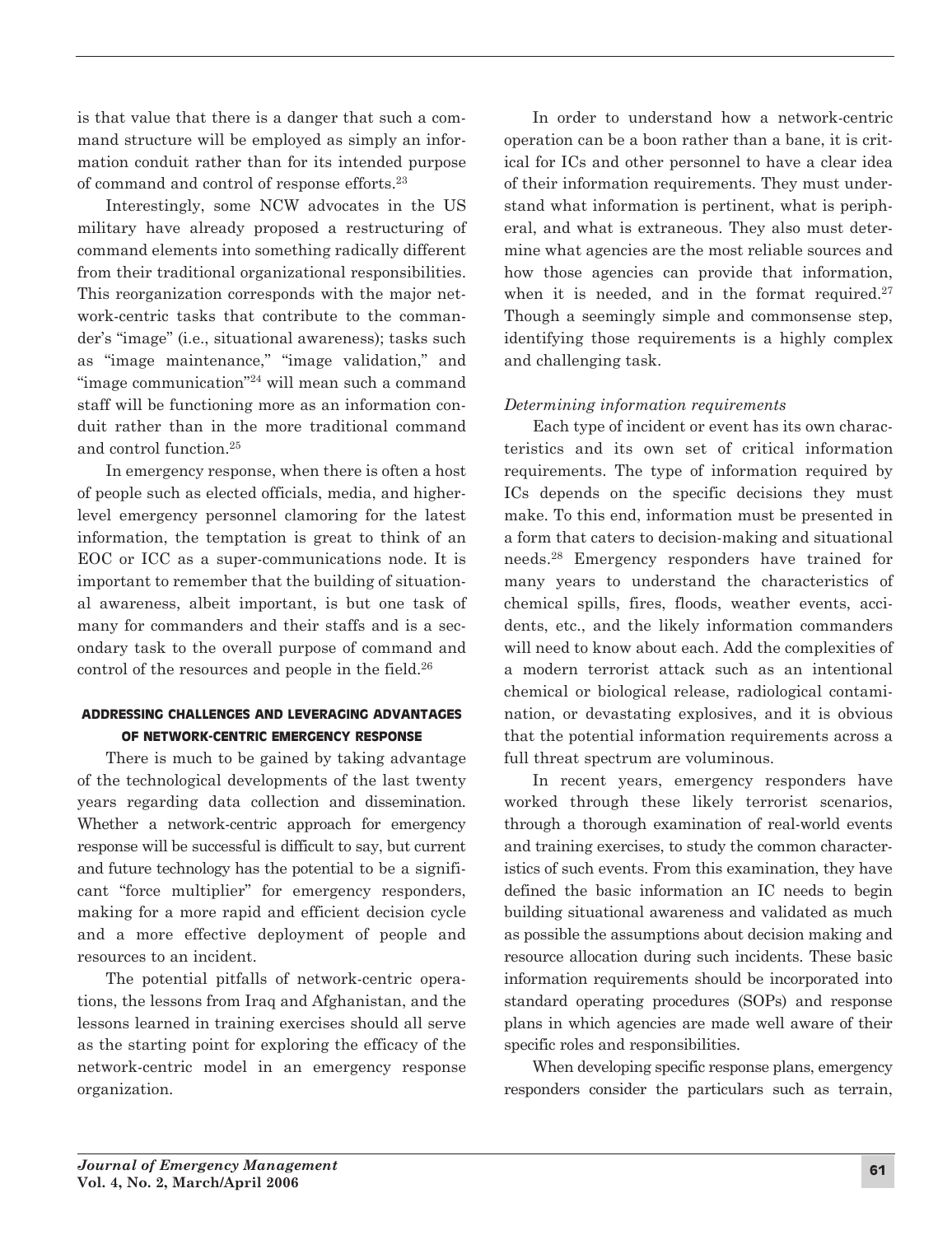weather, road networks, population, infrastructure, vulnerable entities (e.g., hospitals, schools), proximity to other potential dangers (fuel or chemical storage, for instance), training level, equipment possessed by local responders, and availability of resources from neighboring communities. These specific conditions and factors weigh heavily in the decision-making process, generating information requirements over and above the basic requirements for that type of incident or event. These additional requirements must also be outlined in the appropriate response plan.

In responding to an event, an IC needs to be disciplined in his information requests, both to keep lower echelons from having to needlessly spend time gathering and reporting information of questionable value and to avoid an inundation of peripheral information to be processed and assimilated.

The use of technology in such complex and dynamic events that allows unfettered communications between any persons or agencies at any time can create a bewildering jumble of information, facts, and rumors that are impossible to digest or sort out. Such a situation is almost certain to obscure rather than enhance an IC's ability to gain situational awareness and exert direction and control over the resources in his jurisdiction.

### *Training the decision makers and command staffs*

The training of decision makers, commanders, and command staffs to operate effectively in environments of urgency and uncertainty, where imperfect information must be evaluated and acted upon, is vital to developing strong leaders who can perform in a crisis. Last year's hurricanes in Louisiana and Mississippi and the subsequent response highlight the need to involve key decision makers in such training.

The concept of realistic and immersive staff drills is hardly a novel one. Wargaming and mission rehearsal have long been a part of the training of the military, public safety agencies, and emergency responders. Not surprisingly, a network-centric approach to emergency response will require extensive rehearsal by IC and EOC staffs. Training, exercises, and experimentation is a must, providing a forum during which new information technology and

data management capabilities can be incorporated and tested in realistic and immersive environments. A large amount of training is needed to iron out questions of doctrine, technique, procedures, and best practices for a network-centric approach. What is needed is an innovative and cost-effective method of creating an immersive and powerful training experience for IC staffs and first responders.

### *User-friendly, realistic, low-cost training*

Simulation-based training exercises furnish a low-risk, medium-fidelity environment for both individual and organizational learning. Simulation is critical for the introduction and orientation of new information technology in command and control processes.29 In various forms, simulation has been a part of training for a variety of disciplines for much of the last century including the military, nuclear power, business, and public safety.

However, few communities have the manpower, financial resources, or exercise design expertise to frequently conduct in-depth and meaningful staff training exercises. Large-scale, high-dollar simulations that require a great degree of technical skill or high-end computer hardware are often beyond the reach of most communities.

The type of simulation required for training local first responders will have a different focus from the first-person, task-oriented pedagogical learning simulation, such as can be found in a virtual classroom.

In order to be a valuable training tool for IC staffs in the development of a network-centric approach to emergency response, a simulation must be able to represent accurately the variety of inputs from the different entities that would provide information in a real-world situation.30 Unless there is a high degree of real-world fidelity, the simulation exercise will have limited value for decision-making practice and post-event analysis.

### *Practice, practice, practice*

The overarching question of incorporating information technology into a network-centric emergency response is: how can organizations train to integrate technology into process, determine requirements for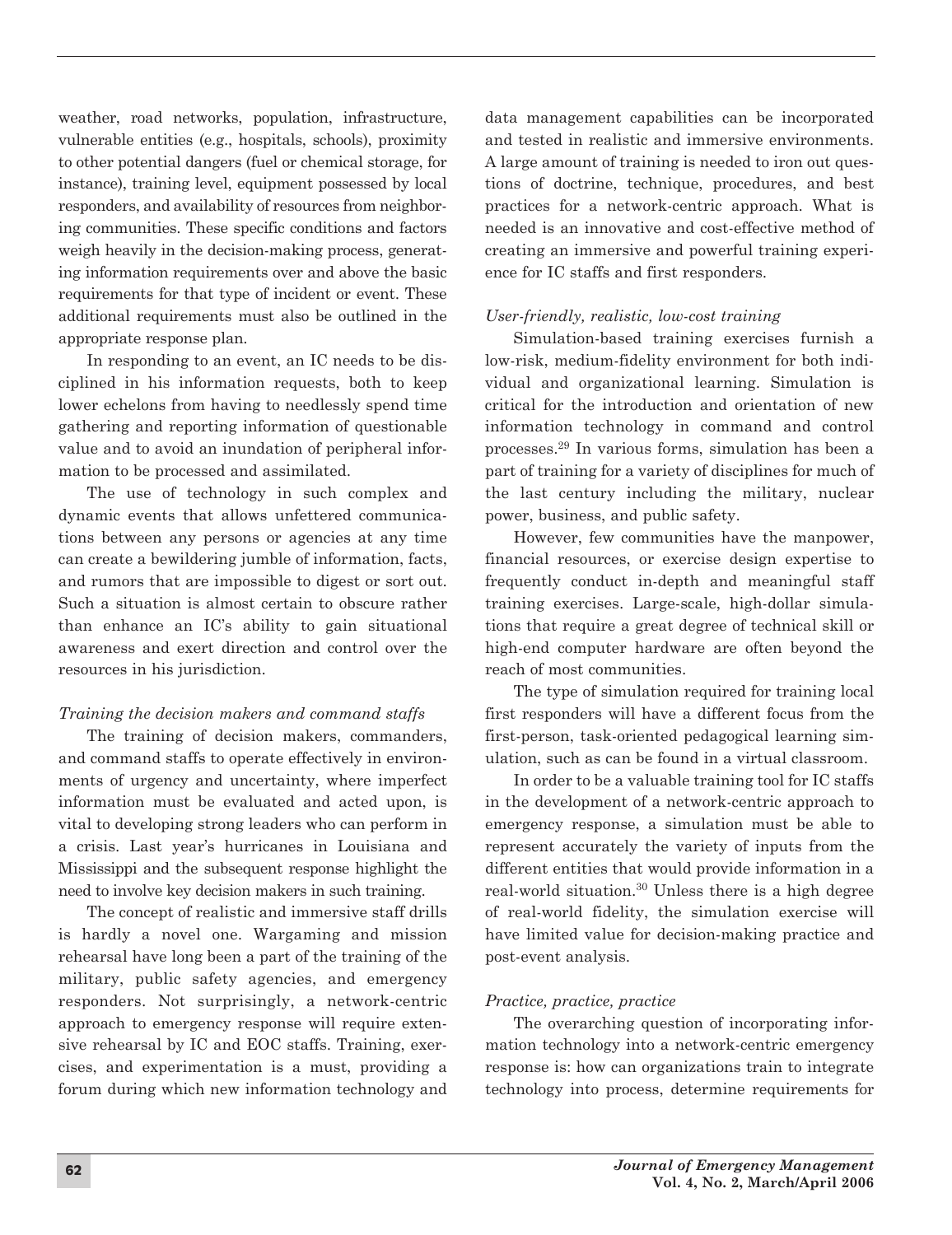that technology, and train individually and collectively in the new processes that encompass the new technology?

Since decision-support systems interact with cognitive and decision-making processes, it is vital to understand the effects of new information technology on the internal function of an organization as well as between different organizations. This highly complex interaction makes discovery and invention a complicated and iterative process. Knowledge discovered in training exercises is invaluable for the development and maturation of systems, the evolution of operational processes and, ultimately, to the successful integration of new technology into the larger command and control decision system.31

Organizations must develop basic rules and assumptions for the employment of new technology based on experience and expertise. New technology must be tested and assumptions validated. These results must be used to develop and adapt procedures, and these procedures need to be practiced and rehearsed using real-world response situations and the results analyzed so that these procedures can be further refined and validated.

#### **conclusIon**

Cutting edge information technology is making its way into the domain of emergency response by virtue of its usefulness and adaptability. A networkcentric approach is quickly coming to emergency response and is, to some degree, already present. Its impact upon command and control will be considerable. Emergency responders must be ready for it, understand it to the maximum extent possible, and account for it with mature concepts of employment and best practices developed and validated through realistic training and analysis.

Despite major differences between the US military and the emergency response community, there is considerable common ground regarding methods of command and control in highly complex and dangerous events. The lessons being learned in the use of NCW by our armed forces in Afghanistan and Iraq provide a highly instructive set of lessons for emergency responders as they incorporate the technology and philosophies of a network-centric approach to emergency response.

The challenges of integrating new information technology into an established discipline are significant. Information overload that chokes analysts and decision makers, the flattening of command hierarchies, the subordination of command and control responsibilities to information gathering and connectivity concerns—all are real and serious issues that must be resolved.

Yet, in spite of the negative effects this new technology can have upon command and control if misapplied, the vast potential such technology has for improving capabilities, awareness, and responsiveness make its implementation a virtual certainty.

It will be through extensive training, experimentation, practice, and repetition, with lessons learned properly applied, that assumptions will be validated or found faulty, concepts proven or rejected, and the theoretical molded into the practical—that process alone will yield the best practices, policies, and procedures required for the effective employment of new technology.

If history is a guide, the best practices and procedures that emerge from a true network-centric emergency response paradigm are likely as not to bear little resemblance to what was initially envisioned when the technology that drove that paradigm was developed.

#### **rEfErEncEs**

Lt. Col. Mark Stanovich, USMCR, Emergency Readiness and Response Research Center, Institute for Security Technology Studies, Dartmouth College, Hanover, New Hampshire.

<sup>1.</sup> Cateriniccia D, French M: Network Centric Warfare: Not There Yet. *Federal Computer Week Magazine Online*, 9 June 2003. Available at: *www.fcw.com/fcw/articles/2003/0609*. Accessed August 11, 2005.

<sup>2.</sup> Gartska JA: Implementation of Network-Centric Warfare. (2004) Available at: *www.oft.osd.mil/library/library\_files/ trends\_338\_transformation\_trends\_28\_january\_2004\_issue.pdf*. Accessed July 27, 2005.

<sup>3.</sup> Odlyzko A, Tilly B: A Refutation of Metcalfe's Law and a Better Estimate for the Value of Networks and Network Interconnection. (2005) Available at: *www.dtc.umn.edu/~odlyzko/doc/metcalfe/ htm*. Accessed July 26, 2005.

<sup>4.</sup> Cebrowski AK (Adm., USN), Gartska JA: Network-Centric Warfare, Its Origin and Future, USNI Proceedings, January 1998. Available at: *www.usni.org/proceedings/articles98/procebrowski.htm*. Accessed August 11, 2005.

<sup>5.</sup> Biegley GA, Roberts KH: The Incident Command System: High-Reliability Organizing for Complex and Volatile Task Environments. (2001) *Academy of Management Journal.* January 2001. Available at: *www.apps.aomonline.org/articleretrieval.* Accessed August 2, 2005.